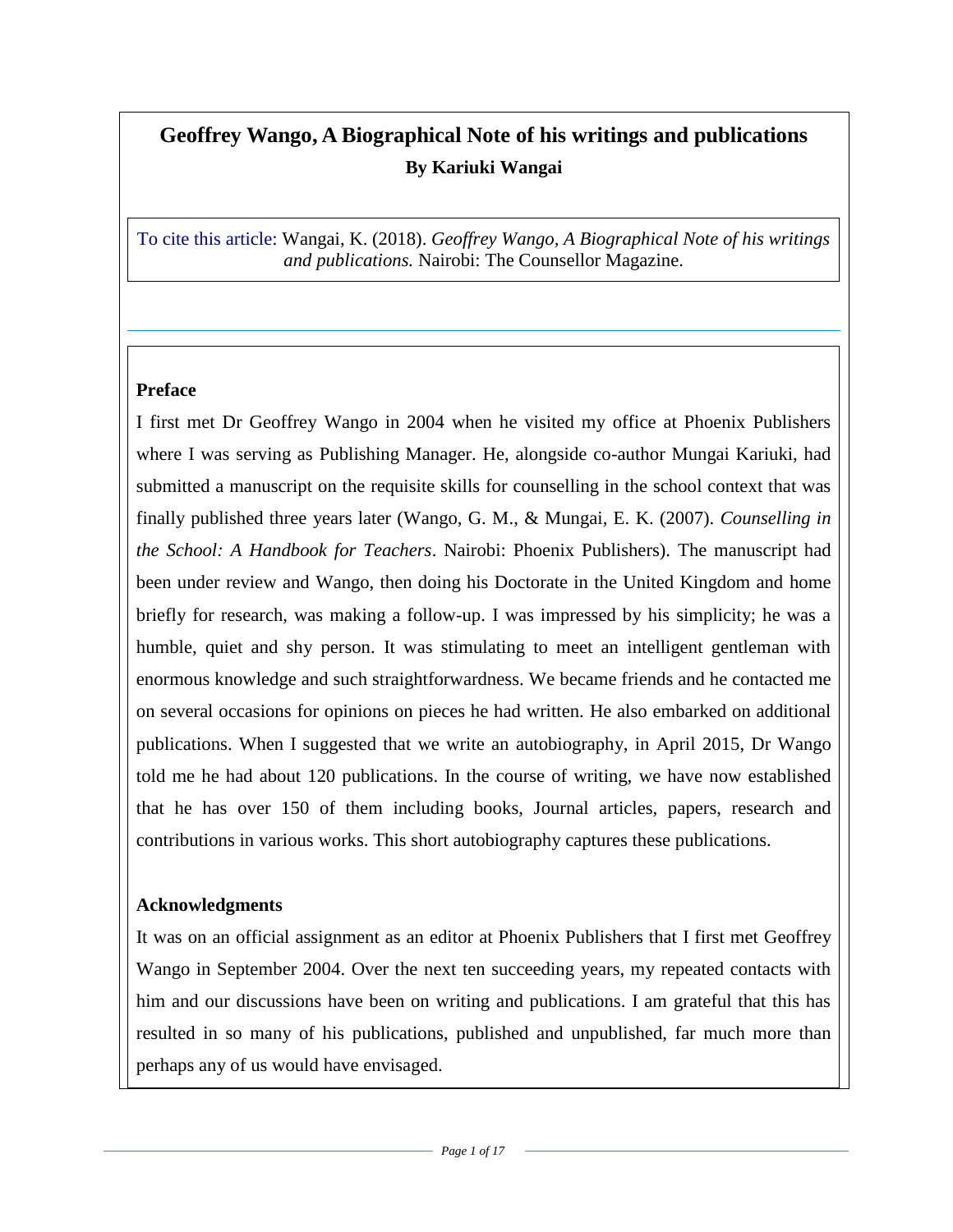There are many to whom, for help in assembling the materials in this paper, Dr Wango and I are highly indebted. They include: Commonwealth Scholarship Commission who granted Wango a scholarship for a PhD at Birmingham University in the United Kingdom (2003 to 2006); Kenya Literature Bureau; Ministry of Education; Phoenix Publishers; The Jomo Kenyatta Foundation; and the University of Nairobi.

Dr Wango wishes to express his utmost gratitude to all the authors of the papers, books and publications - and all the participants - in the research cited. He is also grateful for the contributions of various colleagues and others to his books, Journal papers, conference and seminar presentations, journalists who have conducted interviews, and other publications.

#### **Wango the Writer and the Counselling Psychologist**



| Dr. Geoffrey Wango     |            |
|------------------------|------------|
| <b>Senior Lecturer</b> |            |
| Psychology             | Department |
| University of Nairobi  |            |

Kariuki Mungai and I had agreed, in April 2016, to write an autobiography for Dr. Geoffrey Wango in anticipation of his  $50<sup>th</sup>$  birthday on 3<sup>rd</sup> September, 2016. Mungai was to write a more personal note as a friend, former colleague, teacher and counsellor (Mungai, 2016). The note was to be in a more informal sort of style while I was to adopt the academic (scholarly) style. It turned out albeit difficult for me because I had to put together all the books, journals articles, reports, research and conference papers and other publications by Wango. Interestingly enough, the papers were there but were not organised in chronological order to enable immediate access. We have been able to do that now but the autobiography has extended to March 2018. We pray that Wango celebrates birthdays that surpass his over 150 publications and 250 citations on Google Scholar as well as 400 reads on ResearchGate.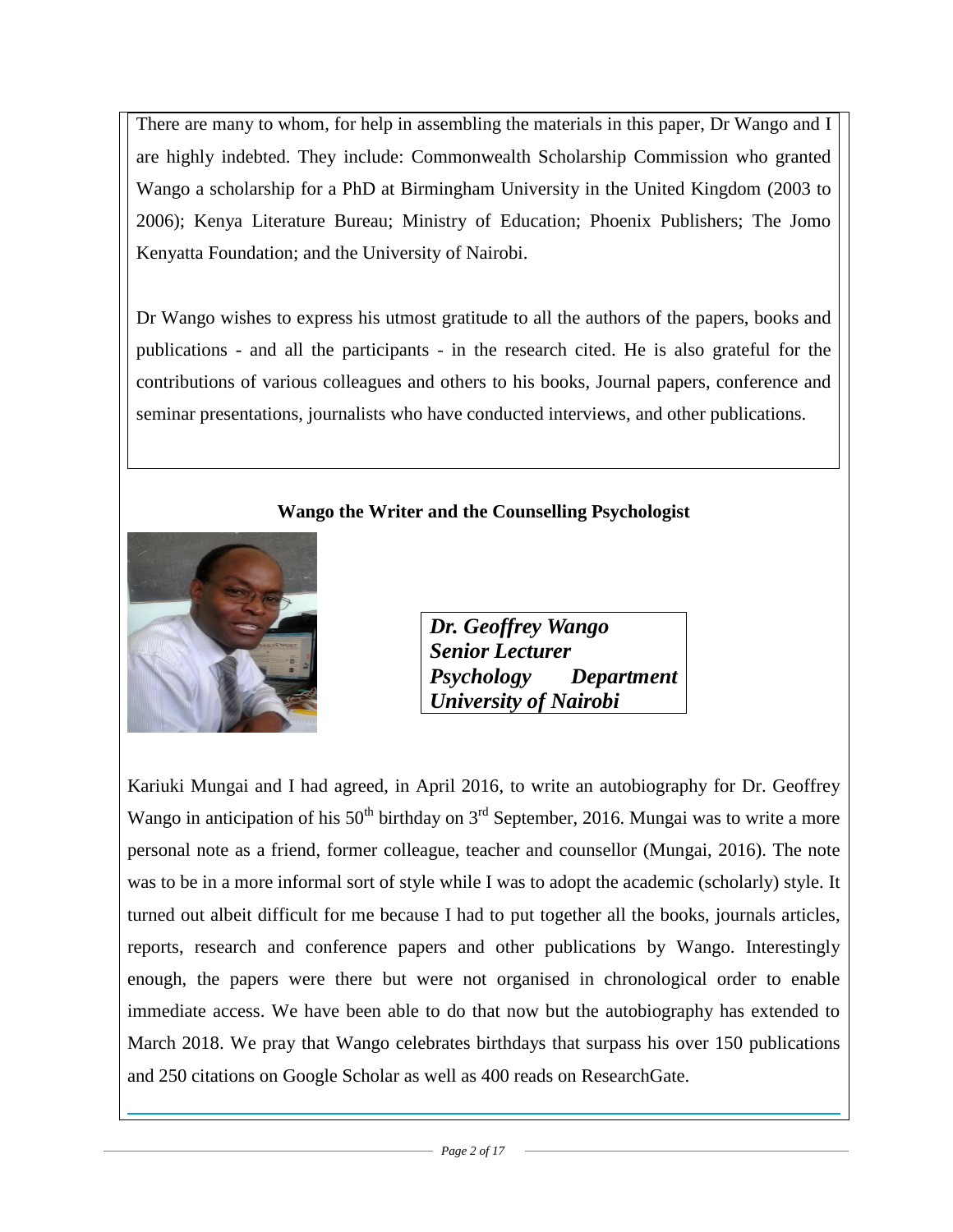### **Geoffrey Wango, the Writer and the Counselling Psychologist**



Wango, G. M., & Mungai, E. K. (2007). *Counselling in the School: A Handbook for Teachers*. Nairobi: Phoenix Publishers.

The manuscript on *Counselling in the School* arrived on my desk at Phoenix in 2003. At the time, we were fully engaged in developing a mass of school textbooks following the implementation of Free Primary Education (FPE) by the National Rainbow Coalition (NARC) government under President Mwai Kibaki. I had a look at the manuscript and developed an interest, partly informed by my background in teaching and writing articles with a counselling psychology angle in the Kenyan press. I despatched it for review and received a favourable report. Soon, I was communicating with the authors who turned out to be Geoffrey Wango and Kariuki Mungai. One of the authors, Wango, was pursuing a PhD in the United Kingdom. We talked about revision of the book and Wango said he was going to see me when he came to Kenya for his research.

I first met Wango in my office on an afternoon. I was actually surprised by his simplicity, soft voice and smile. I found him seated calmly at the reception perusing through one of our books. If you meet Wango for the first time, you notice that he likes smiling a lot. But behind the smile is a very serious man, highly focussed and task-oriented. I asked him if he had any other publications, complete or in press and he informed that he had the Master thesis (Wango, 1998a), research reports (Wango, 2003) and several unpublished papers (Wango, 1998b; 1999; 2000, 2001a; 2001b). I suggested I go through some of them in order to understand his writings. This was the beginning of our cooperation in publishing with Dr. Wango.

We continued working on the book until it was published in 2007. Wango had now presented a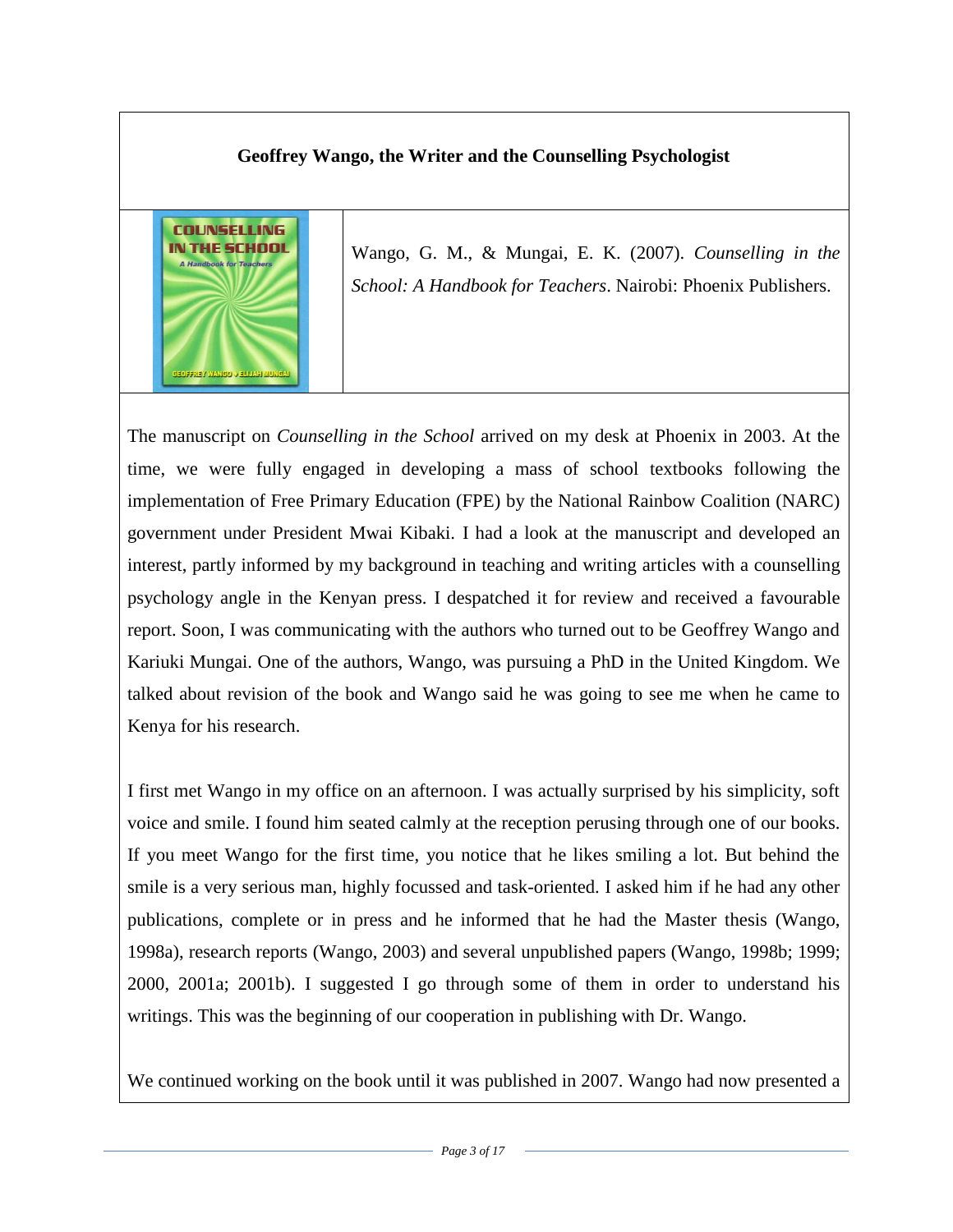paper based on his PhD thesis (Wango, 2006a) his completed thesis (Wango, 2006b) and several other papers (Wango, 2006c; 2006d; 2007). Thereafter, the book on Counselling in the School was recommended by the then Kenya Institute of Education (now Kenya Institute of Curriculum Development) and put in the Orange Book that lists books recommended for buying by schools. I was personally excited, because it meant that the book was to be used in schools and other institutions.



Wango, G. M. (2009). *School Administration and Management. Quality Assurance and Standards in Schools*. Nairobi: The Jomo Kenyatta Foundation.

When Wango came back to Kenya in October 2006, we were fully engaged in *Counselling in the School* (Wango & Mungai, 2007). I was also aware that he had written several papers on education (Wango, 2001a; 2001b; 2006c; 2006d). At some point in time, we agreed to explore writing a book on education but we had no specific subject or title. During one of our meetings, he told me about a book he had been writing on quality assurance and standards in schools that was aimed at enhancing the quality of education management.

Wango had been working as a member of the Primary School Management (PRISM) National Lead Team (1996 - 2000) that had produced a series of Training Modules and publications on School Management Guide (Ministry of Education, 1999) and on research and evaluation in education and programme implementation (Crossley et al., 2005). The Training Modules were as follows (Ministry of Education, 2000a; 2000b; 2000c; 2000d; 2000e):

- Module 1: School Development Plan
- Module 2: Management of the Curriculum
- Module 3: Management of People
- Module 4: Management of Resources
- Module 5: A Guide for Trainers of Trainers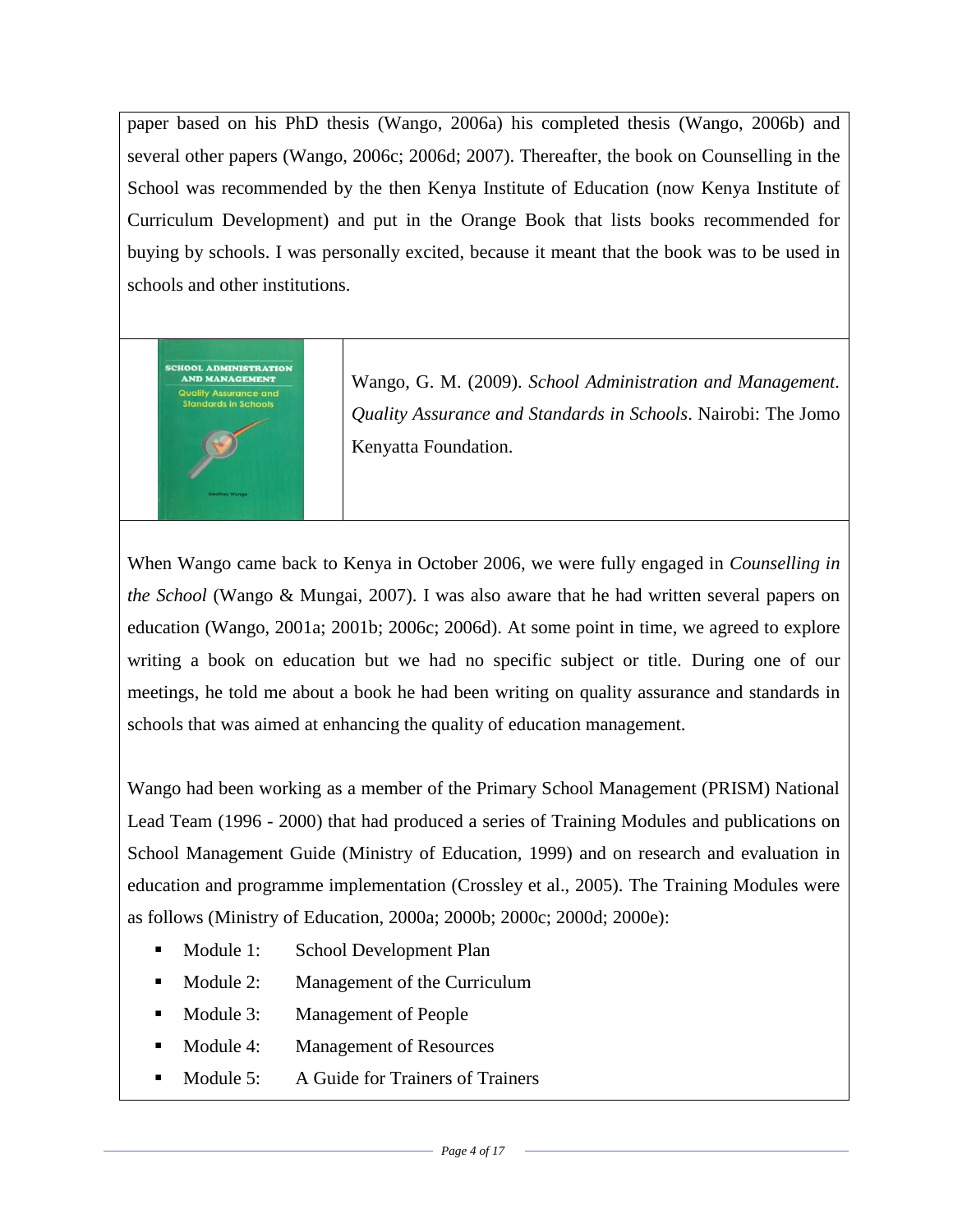Later, he was also part of the Strengthening Primary Education (SPRED) programme, and he had immense knowledge of school administration at the national and international levels especially on gender and education (Ministry of Education, 2007a; Wango, 2001a; 2001b). I offered to have a look at the manuscript and it was impressive. I suggested that he consults someone who could add aspects of (school) administration and management as part of the quality assurance, a suggestion he embraced with conscientiousness.

Dr. Wango contacted several people including the following: Agnes Gatere, Teachers Service Commission; Elijah Mungai, Ministry of Education; Fred Oanda, Ministry of Education; James Sankale, Ministry of Education and later Ministry of Children and Youth; Peter Wachira, Ministry of Education; and Thomas Omuga, Ministry of Education. As a result, the Quality Assurance and Standards section was placed in the middle of the book, while aspects of Administration and Management were put in the introductory section. Later pages included School Finance and other resources. I must admit the book was a masterpiece though Wango left out Phoenix and instead contacted The Jomo Kenyatta Foundation, who finally published it as *School Administration and Management. Quality Assurance and Standards in Schools*. (Wango, G. M., 2009). It was a major contribution to the Kenyan Education sector that had lacked such an informed practical approach. Subsequently he has done other equallysuccessful publications with the Jomo Kenyatta Foundation.



Wango, G. M., & Gatere, A. W. (2012). *School Finance Management: Fiscal Management to Enhance Governance and Accountability*. Nairobi: The Jomo Kenyatta Foundation.

The book on *School Administration and Management* (Wango, 2009) was an instant success. Wango was invited to several meetings of school heads, who were grappling with how to manage their institutions in a manner that satisfied the requirements of the education ministry. In discussions with head teachers, the issue of improved school finance management kept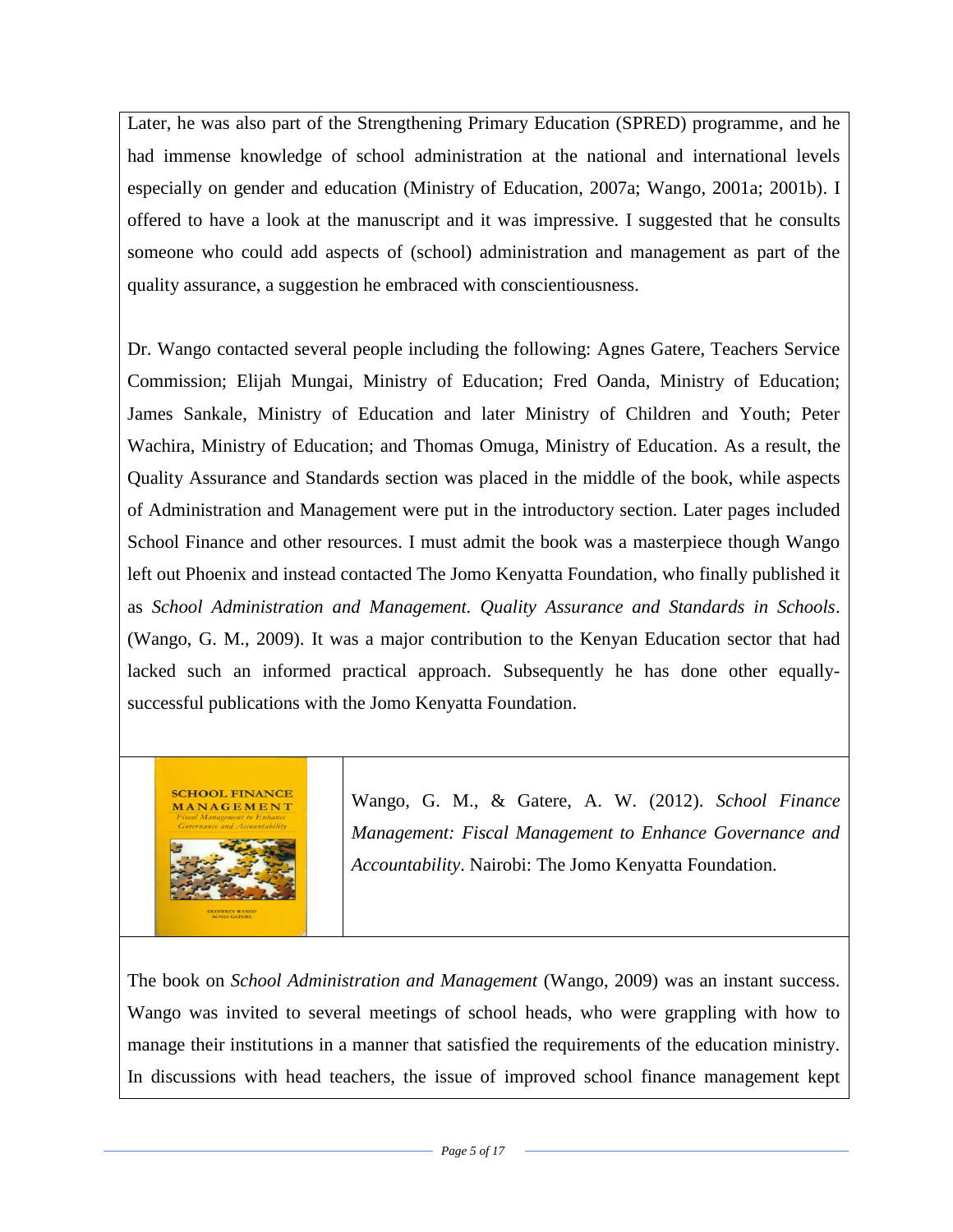coming up. The editors at The Jomo Kenyatta Foundation were keen to have a book on school finance. Dr. Wango made a proposal and as usual discussed it with me. I suggested that he coauthors a book to fill this gap, once again reluctantly letting it go to another publisher!

Work on the book commenced in 2010. Dr Wango requested Agnes Gatere to assist conduct research and interviews on School Finance Management. Dr Wango kept coming to see me because at several points he felt overwhelmed, almost giving up on the project. The book was taking away a lot of his time, especially when he joined the University of Nairobi on full time basis in February 2011. Incidentally, we met more often as it was easier to meet at the university that was a walking distance from my work station.

Dr. Wango wanted to concentrate more on counselling psychology, his area of specialization. He was already working on a manuscript tentatively titled *Counselling Psychology in Kenya*. But *School Finance Management* (Wango & Gatere, 2012) had gone too far, had taken a lot of time and he and co-author Gatere had written two papers arising from the research (Wango  $\&$ Gatere, 2014; 2016a). It thus could not be abandoned and I urged him on. I must say that Wango was extremely excited when the book was finally published in 2012. I earned an invitation to lunch the next day, on the basis of the encouragement! We discussed the need to complete the book on *Counselling Psychology in Kenya* particularly since Wango wanted to increase the number of his professional papers in counselling psychology.

**Counselling Psychology** in Kenya

**CO** KENYA LITER

Wango, G. M. (2015). *Counselling Psychology in Kenya: A Contemporary Review of the Developing World*. Nairobi: Kenya Literature Bureau.

By 2010, we had become familiar with each other and I could freely meet and talk to Dr Wango anytime including on Saturdays when we often had lunch together. It was during one of the lunch dates that he talked about a book that he had started working on while in the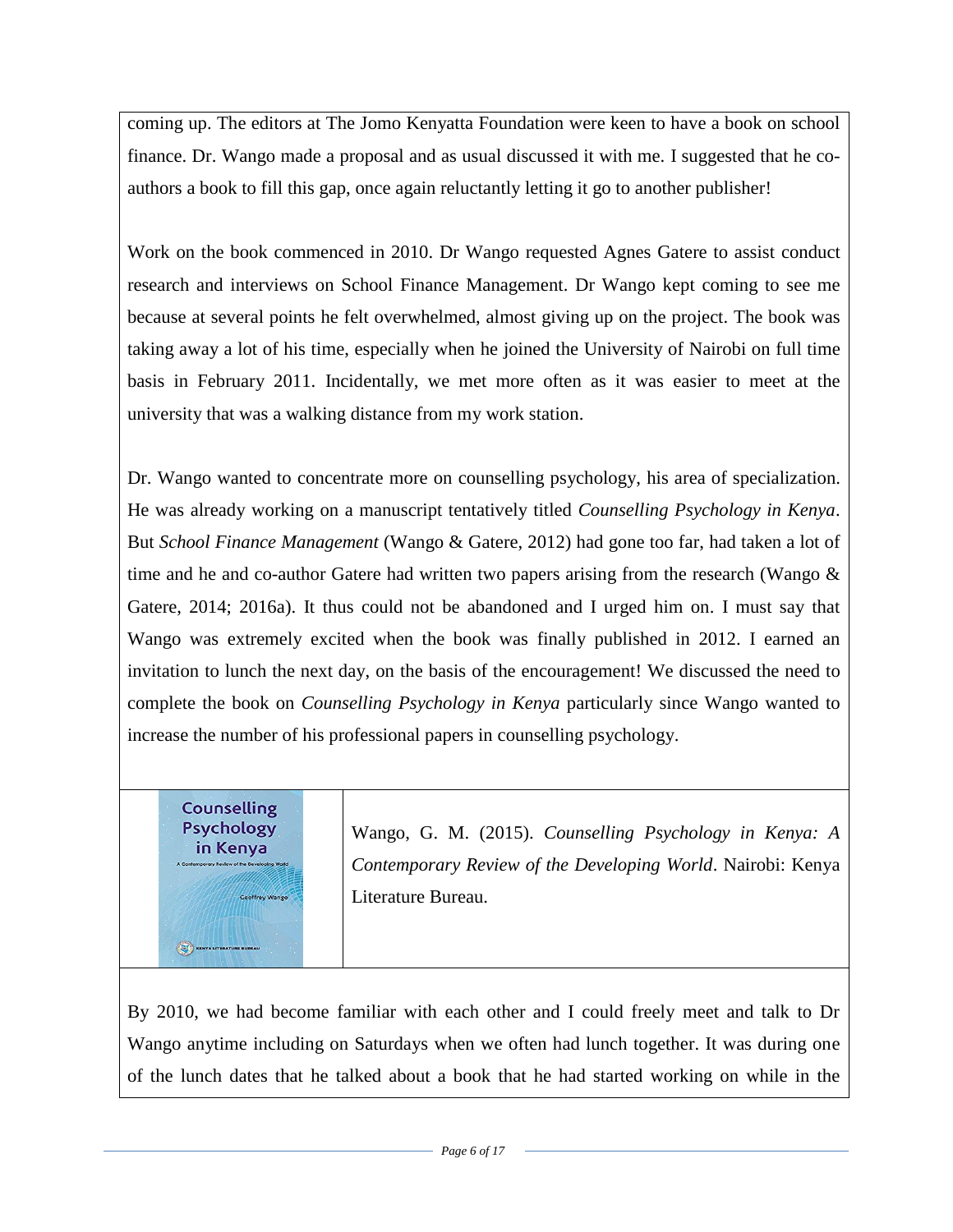United Kingdom, *Counselling in Kenya*. I said I would be happy to give an overview of the manuscript.

I need to go back awhile to 2007. Kenya had been plunged into chaos following disputed Presidential Elections held in December that year. As a result, over 1,200 people died while thousands were displaced from their homes. The Ministry of Education was highly involved in psychological intervention programmes for pupils and students, including teachers. Subsequently, the Ministry developed Psychological Intervention Guidelines for Guidance and Counselling teachers and school administrators. Dr Wango was deeply involved in the development of the Guidelines, a series of psychosocial support materials for use in Schools among pupils, teachers and administrators. These materials were used in training of administrators and teachers as well as assisting pupils and students to cope with the trauma.

#### These were:

- *Violence, What I Need to Know*
- *How to Overcome Sadness Caused by Violence*
- *Helping you Cope with the Stress of Violence*
- *Tips for Teachers*
- *Tips for School Administrators*

These materials were very helpful in schools. During one of our meetings (we held formal and informal meetings so it was all a mix up), Wango appeared lost in thought. I may not be able to write everything we discussed but he told me that he honestly did not understand what could have caused all the violence in Kenya. He wished researchers, particularly counsellors and psychologists, could examine and intensify knowledge and understanding of traditional societies. He told me he was about to complete a paper he was writing on the development of guidance and counselling in schools and educational institutions (Wango, 2013a; 2014a; Wango 2014b), and once done would spend time to really understand our traditions and how they are linked to our behaviour. In particular, he mentioned the emergence of ethnic sects and rued that whereas teenage groupings attracted a lot of study among psychologists in the western world, this was not happening in Kenya. In his own words: 'We need to understand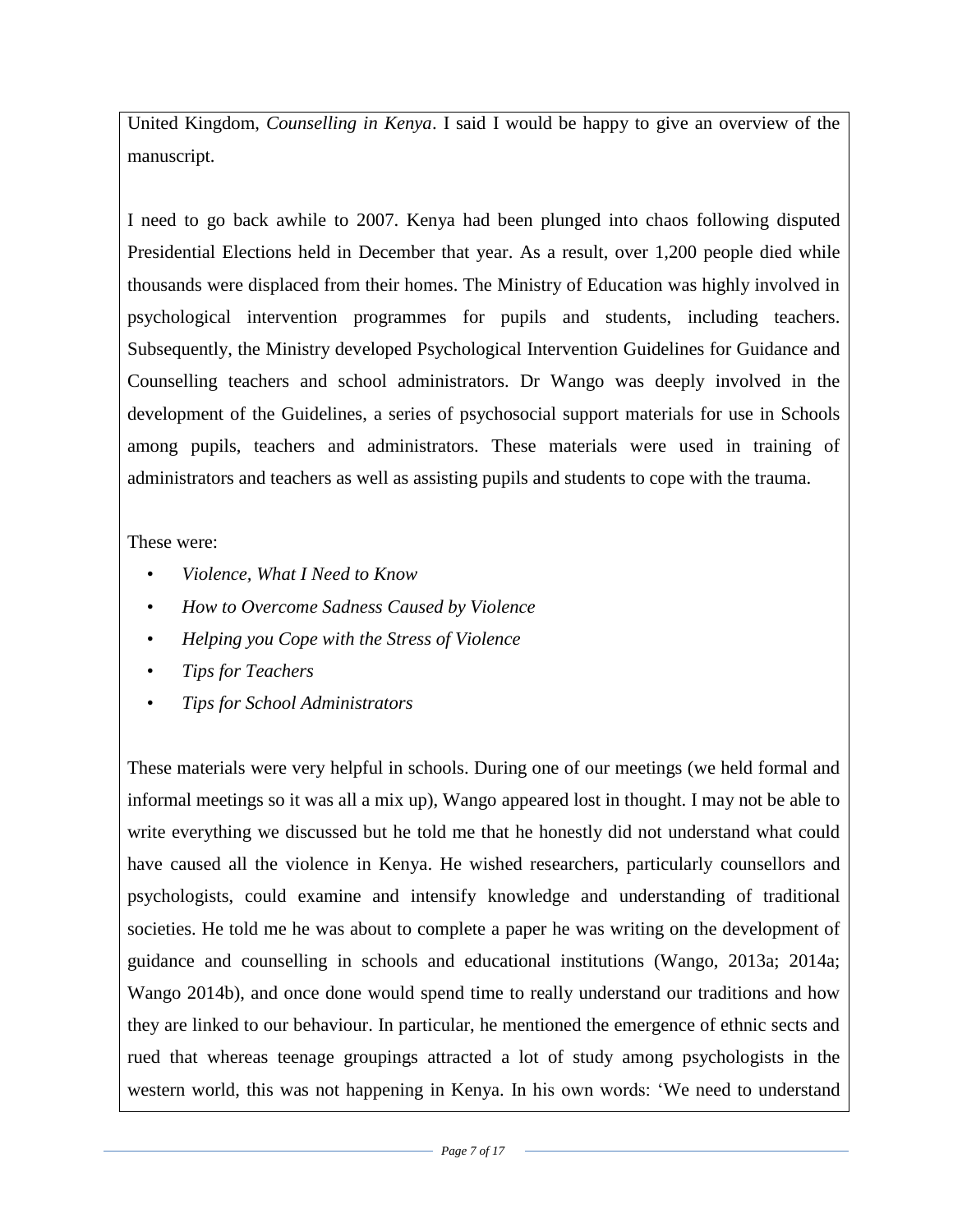our philosophical underpinnings and the psychology of elections.'

I suggested that *Counselling Psychology in Kenya* that was a work in progress then be expanded to explore aspects of our traditions hitherto unfamiliar to many scholars. He noted my words with precision; at one time when I suggested that the book seemed to address various traditional societies rather than the Kenyan nation, he reminded me that it was my idea and quoted the exact words! Though I was overwhelmed that he took my suggestion that far, he calmly told me that it was the best format to come up with a book that could also enable us and others understand our people.

I must say I was surprised by the writing, including style and professionalism, adopted in *Counselling Psychology in Kenya*, and not without reason. In *Counselling in the School (*Wango & Mungai, 2007), we had come up with a handbook meant for teachers engaged in guidance and counselling in schools. In *School Administration and Management* (Wango, 2009); as well as *School Finance Management* (Wango & Gatere, 2012), Dr Wango had placed emphasis on three areas, that is, (1) professional competence; (2) knowledge; and, (3) skills and techniques. The books were based on Kenya. In *Counselling Psychology in Kenya* (Wango, 2015a) the focus is on developing countries and traditional societies. I actually felt Wango had gone too fast with himself to take a global outlook. I said as much.

We agreed I was to look at the book and provide input since the book was no longer a Kenyan concern but had taken a global perspective. In the next four years (2011 - 2014), we had a lot of discussion on counselling psychology, much more than I had anticipated. I must say this was not surprising since Wango had prepared several papers on Counselling, Guidance and Counselling and hence even my own curiosity was aroused (Wango, 2007; 2008; 2010; 2011a; 2012; 2013a; 2013b; 2014a; 2014b; 2015b). In fact, reading through one of the papers, *Synchronic Hermeneutic Phenomenological Approach* (Wango, 2013a), I told Dr Wango that he was using difficult terminology that was more international than Kenyan. He laughed and said he would change the title. He never did!

I have done a book review of *Counselling in Kenya* (Wangai, 2018) and I hasten to add that it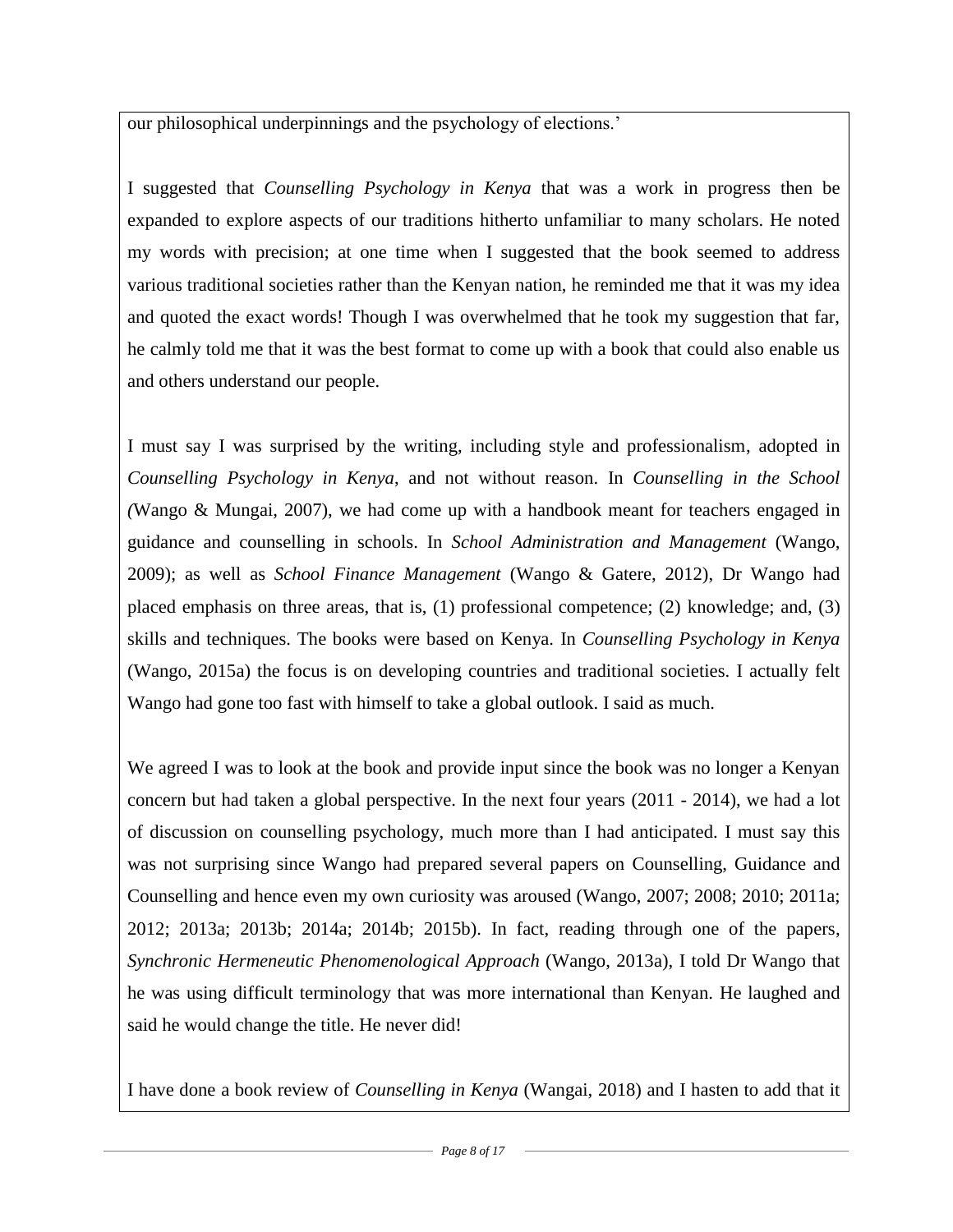is remarkable. In my own view, Wango had come of age as an author and counselling psychologist. I was proud of the writer I had met at the beginning of a long life career.



Wango, G. M., Kimani, P. W., Osaka, J., Githinji, S. N., & Amayo, R. A. (2015). *Early Childhood Development Education Guidance and Counselling*. Nairobi: Kenya Literature Bureau.

By 2014, I had become a personal friend and consultant to Dr Wango. Earlier in 2013 he was contracted, together with others, to write a book on guidance and counselling in early childhood development education for a state publisher, the Kenya Literature Bureau. After the formal workshop, he visited my office and we talked extensively about children. He wanted to discuss the kind of books that children read and liked, as he felt this would inform the guidance and counselling that should be accorded to children. He was counting on me for such information, noting that I worked for a publisher who had done a lot of titles for young children. I was impressed with the kind of research that he undertook in his books and publications. *Early Childhood Development Education Guidance and Counselling* (Wango et al., 2015) was finally published in 2015.

It was also at this time that together with Agnes, they started investigating how to improve on study skills among students in secondary schools.

**STUDY SKILLS** for Secondary Learners

Wango, G. M., & Gatere, A. W. (2016). *Study Skills for Secondary School Learners*. Nairobi: The Jomo Kenyatta Foundation.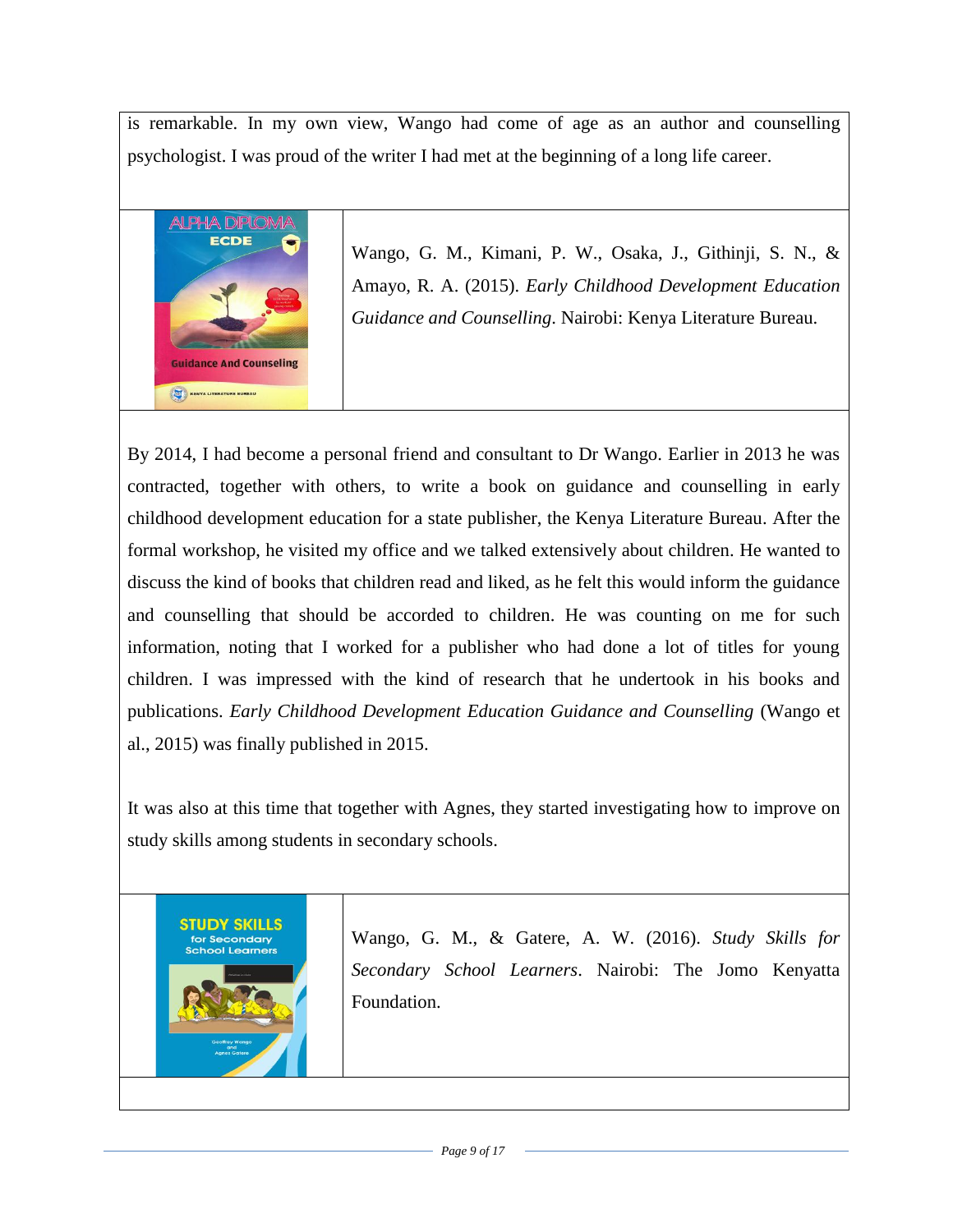The idea of writing a book on *Study Skills for Secondary School Learners* (Wango & Gatere, 2016b) was in my opinion highly welcome since many students fail to perform in school and later in life due to lack of prerequisite skills. I was privileged to have read the first draft of the book and several subsequent copies. In the end, we discussed with Dr Wango on the need for a short book with pictures and illustrations. We also discussed the need for mentoring and mentorship programmes particularly for young people and in schools. As a result, they prepared a Power Point Presentation based on Study Skills book (Wango & Gatere, 2016c). I was personally thrilled that the book included aspects of personality (character formation) development which Wango had discussed extensively with Mungai.

A lot of our discussions have also dwelt on how counselling can resonate with the needs of the people and hence the book on Parenting (Wango & Gatere, *In Press*). The book on parenting and counselling is still in press and we have certainly discussed it more than any other publications and the reason have to do with the intricate details, language as well as the challenges of parenting in modern living.

## **A Short Interview with Wango**

Wango is a gentle person and seemingly low-keyed personality except for his writing that uplifts him way above many other scholars. But writing is not as straightforward and I felt it would be worthwhile to include a short conversation with him. I asked Wango what he had to say about his writing and this is what he said:

*I truly thank God for the gift of life, the knowledge God has graciously granted me, and the opportunity as well as the gift of writing. I don't consider myself more special than others; I only express that my inspiration is from God. I work hard to put across weĺlrounded arguments in some logical sequence, a simple straightforward way, that's for sure. I am not the hero but the many people I talk to and that support me. They include family, friends, colleagues, students and participants in seminars, conferences and others who have taken part in various researches.*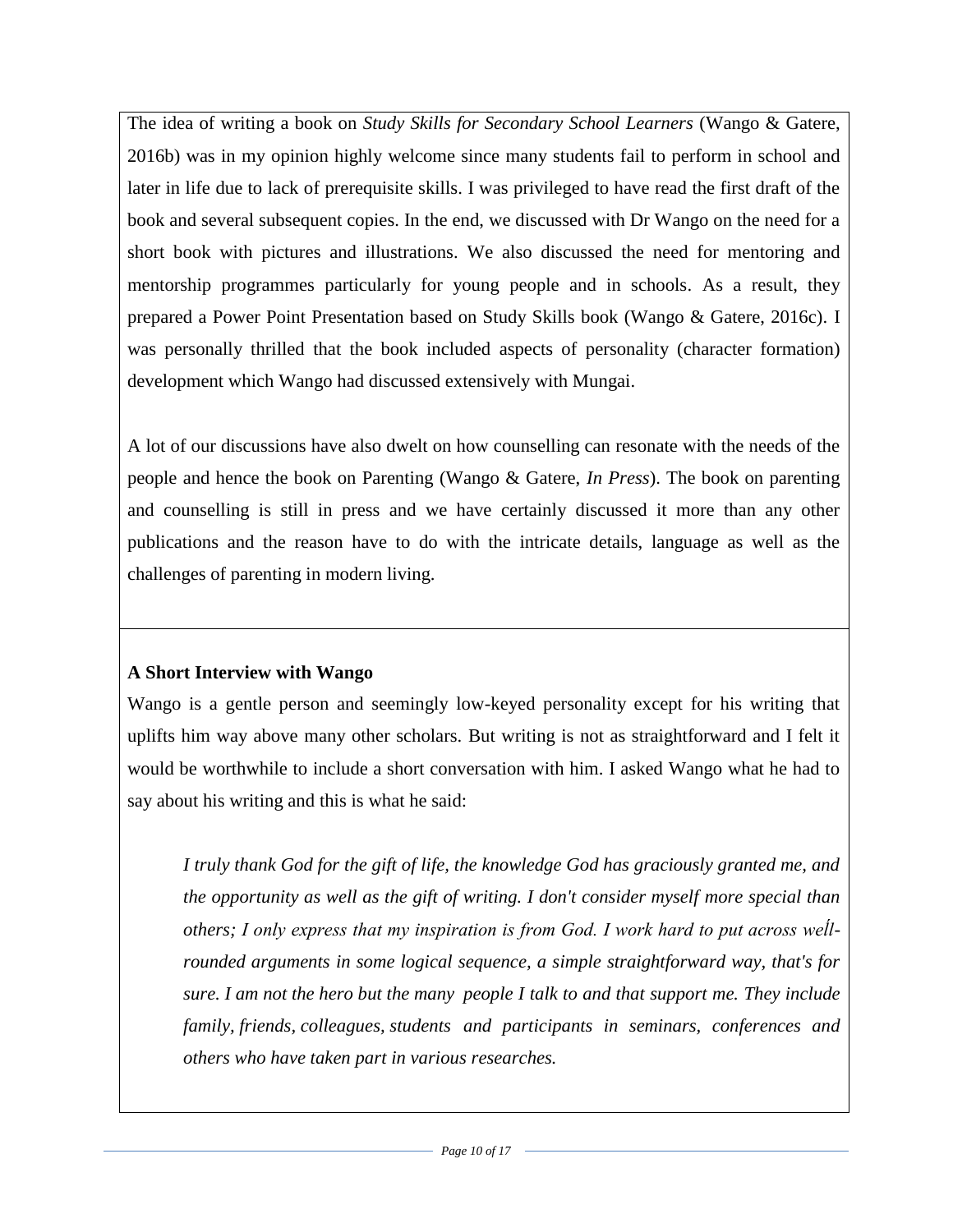I consider Dr. Wango a master in a wide scope of knowledge in counselling psychology, education, policy, gender and development particularly in developing countries. I asked Wango, 'what it is about books, papers and articles that enable you express yourself best, and how do you go about it?' He replied:

*Everyone is gifted in their own way and it is important to identify your ability and potential. I love sentence fragments and I am emotionally overwhelmed when I express myself – it is a passion and it is irresistible. I also have to put together various ideas that may appear clumsy, but in the end they are patched up and make interesting reading. Writing adds meaning and knowledge to life and I certainly want to make a contribution to humankind.*

Lastly, I wanted to know about his inspiration, favourite books and authors, world leaders, who, what and those who had motivated him and his overall view of life. He laughed at this and told me:

*I must say I have found several writers and countless writings quite fascinating. I will mention a few like The Holy Bible that is my life and spiritual stimulation. I have read all the writings of Ngũgĩ wa Thiong'o and Chinua Achebe among others. My favourite columnists are in the Sunday Nation, that is, Yusuf K. Dawood, Phillip Ochieng, Gerry Loughran and Chris Hart. Of course Obama's autobiography is stirring and had a remarkable impact in my life.* 

*The article or writing that I would consider had an enormous or colossal dynamism on my life was a fascinating and mesmerizing commentary on storytelling by Peter Guber in Psychology Today (March April, 2011). I was given the Magazine by my best friend, Agnes Gatere because as she put it, 'it has a wonderful article on storytelling. I have never seen a person who is filled with such a passion to write so I know you will be inspired.' The article was actually thrilling and I read it again and again. It changed my life and I still have the copy of the Magazine. This is because the article is not just about storytelling or how to write but it is an inspiration; it is also a vivid description*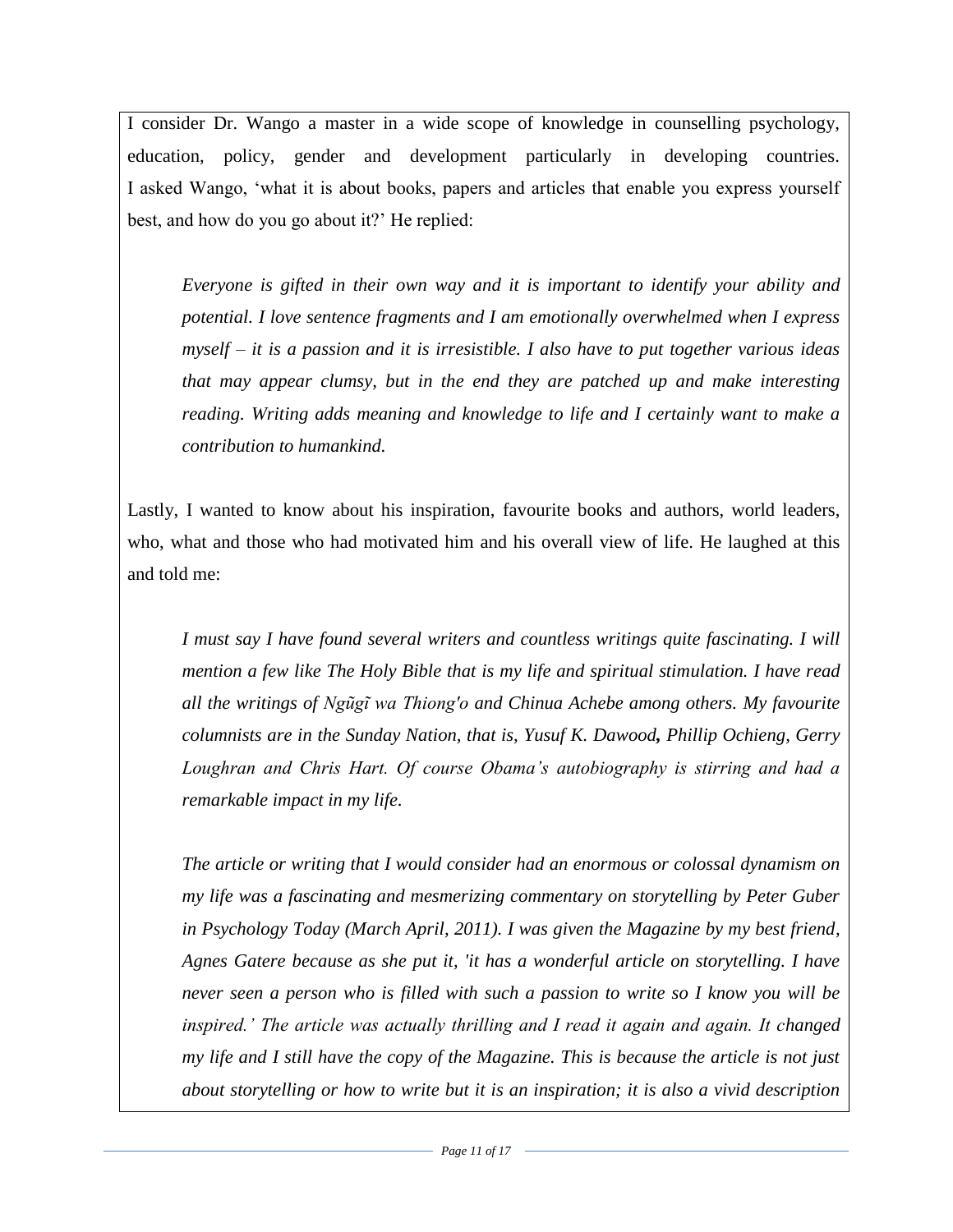*about choices made in a major successful career by Guber. His career spans over several years and has influenced enormous people all over the world.*

*Guber states there are several facts about story telling as an art, that is, (1) In order to tell a story to an audience, one must be purposeful; (2) One must know the audience; (3) To tell a purposeful story to the audience, you need to prepare. Of course Guber concludes that 'you can't get anywhere without them (audience)'. This is knowledge, experience and competence. There, you have it.* 

I sincerely want to include the rest of my interview with Wango in my autobiography.

#### **Conclusion**

To be sincere, I do not have a conclusion as I would like to write a formal autobiography. But since this is not an informal one either, let me be as academic as possible and wrap it up!

Dr Wango is a teacher, counsellor, inspirational speaker and mentor. His writings between 1998 to 2018 in a span of 20 years are an estimated 150 publications including books, Journal articles, Modules, Conference Papers, Power Point Presentations and other contributions that incorporate 24 Postgraduate (Masters and PhD) and 30 undergraduate research reports. When I asked Mungai about the number of publications, he told me over 100. I checked and found that Wango has over 50 papers and books (published and unpublished), and has facilitated in over 70 Seminars and Conferences in Kenya and abroad. He also has over 30 Power Point Presentations but only three (3) are available online. I was excited to note that he has 250 citations on Google Scholar and over 400 reads on ResearchGate. I am also aware of the guidance and mentorship he has provided to numerous other students and researchers. I had asked him if we can put most of the short papers and other essays together so that I can compile them into a book. I have also requested to write a more comprehensive autobiography.

In spite of the many publications, sales of books in the developing world are often modest. Dr Wango tells me he is not wealthy but comfortable. In my own view, he is too intelligent and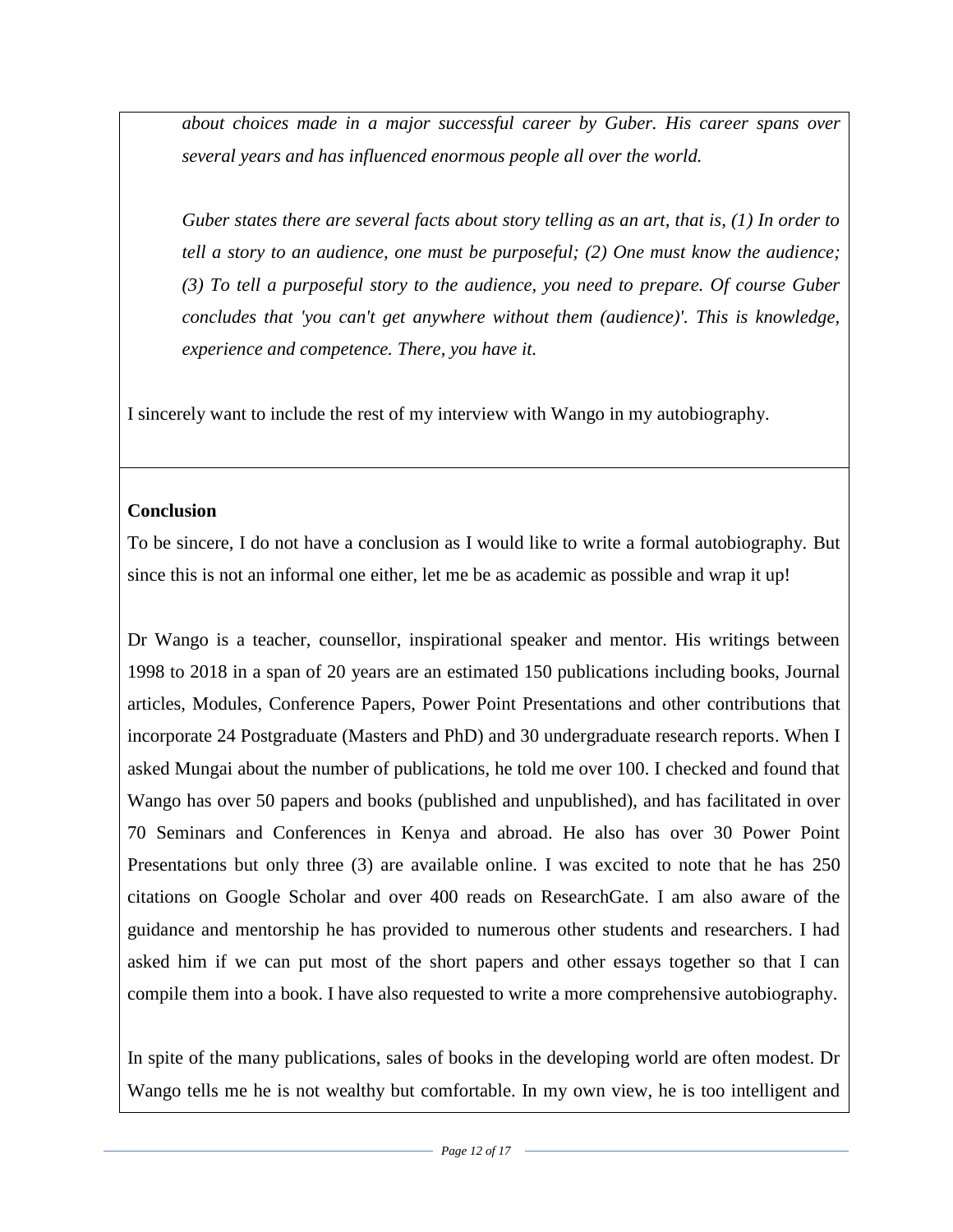certainly has too many ideas that he needs to put on pen and paper. But what I like most is the fact that Wango has been able to successfully use the books and publications as a flagship in establishing a reading and writing culture particularly in Kenya.

Dr Wango is a straightforward and humble, respective and compassionate. For me, I admire his intelligence, auspiciousness and honesty. He tells me of his favourite authors, among them Chinua Achebe and that 'I admire his simplicity and ease of communication. Achebe was a great man and I would like to be remembered as humble and dignified as well'. I think highly of his determination, self-confidence as well as the way his papers are embedded effectively in relevant details. He credits his faith in God for his success, 'Our lives are never about ourselves but serving the Lord with wholehearted devotion. Our purpose is to God and serving Him diligently'.

Happy birthday Dr Wango.

# **Publications by Geoffrey Wango, Geoffrey Wango and co-authors and Other Contributions**

- Elijah, D. M., Kimani, E. N., & Wango, G. M. (2013). Gender-related challenges faced by students in learning technical courses in Machakos technical training institute, Machakos County – Kenya. *Prime Journal of Social Sciences, Vol. 3:1,* 557 - 564.
- Crossley, M., Herriot, A., Waudo, J., Mwirotsi, M., Holmes, K, & Juma, M. (2005). *Research and Evaluation for Educational Development: Learning from the PRISM experience in Kenya*. Symposium Books Limited.
- Guber, P. (2011). *Psychology Today*. March / April 2011, Vol. 44, No. 2 pgs 78 84.
- Kamunyu, R. N., Ndungo, C., & Wango, G. M. (2016). Contributors to Students' Use of Counselling Services in Kenyan Universities. *Research on Humanities and Social Sciences, Vol. 6:12*, 125 - 128.
- Kamunyu, R. N., Ndungo, C., & Wango, G. M. (2016). Prevalence of Counselling Services among University Students in Kenya. *Research on Humanities and Social Sciences, Vol. 6: 10*, 204 - 209.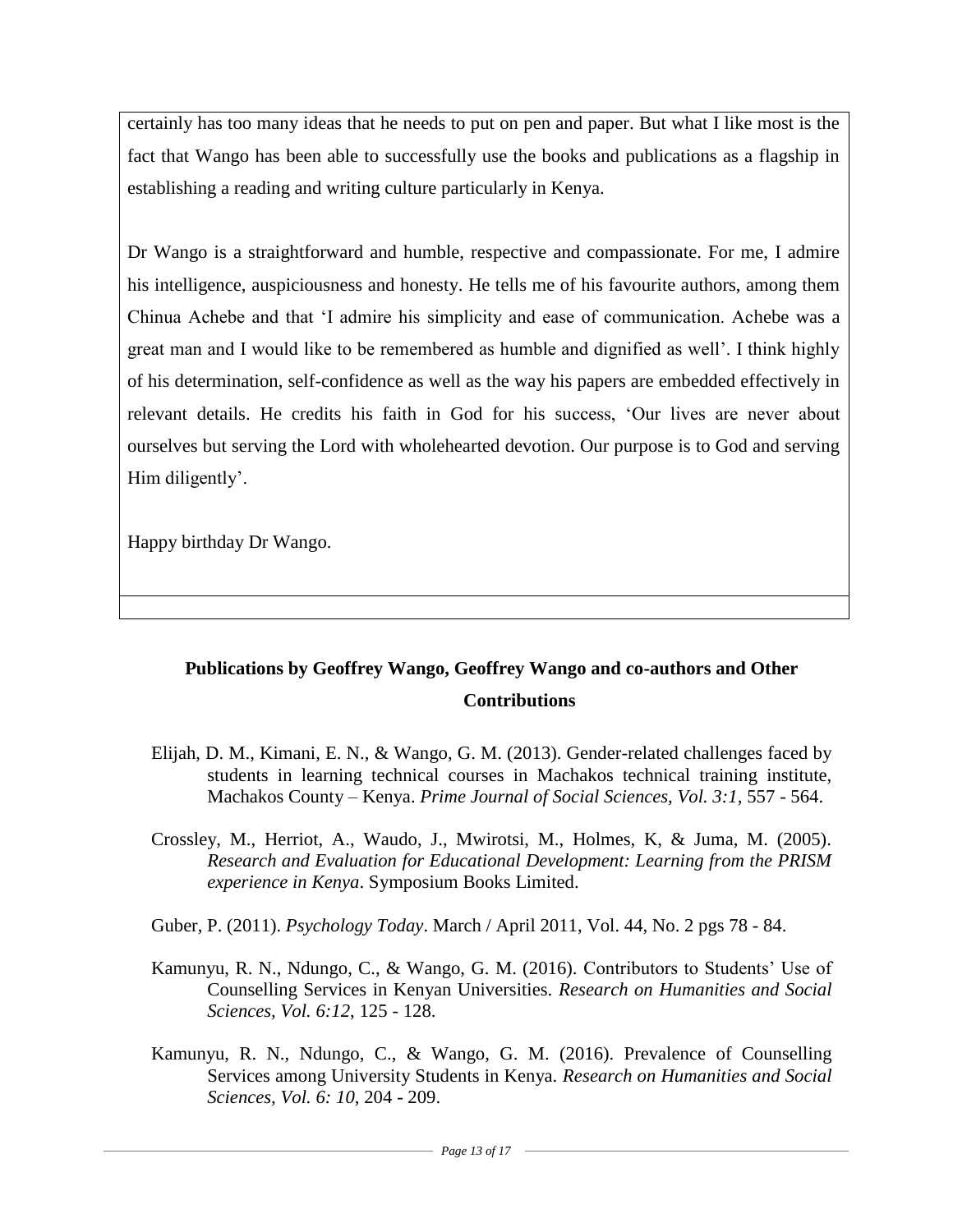- Kamunyu, R. N., Ndungo, C., & Wango, G. M. (2016). Reasons Why University Students Do Not Seek Counselling Services in Kenya. *Journal of Education and Practice, Vol. 7:15,* 142 - 145.
- Ministry of Education (1999). *School Management Guide.* Nairobi: The Jomo Kenyatta Foundation.
- Ministry of Education (2000a). *Module 1: School Development Plan*. Nairobi: Ministry of Education.
- Ministry of Education (2000b). *Module 2: Management of the Curriculum*. Nairobi: Ministry of Education.
- Ministry of Education (2000c). *Module 3: Management of People*. Nairobi: Ministry of Education.
- Ministry of Education (2000d). *Module 4: Management of Resources*. Nairobi: Ministry of Education.
- Ministry of Education (2000e). *Module 5: A Guide for Trainers of Trainers.* Nairobi: Ministry of Education.
- Ministry of Education (2007a). *Gender Policy in Education*. Nairobi: Ministry of Education.
- Ministry of Education (2007b). *Careers Booklet*. Nairobi: Ministry of Education.
- Ministry of Health (2010). *National School Health Strategy Implementation Plan 2010 – 2015*. Nairobi: Ministry of Public Health and Sanitation, and Ministry of Education.
- Mungai, K. (2016). *Geoffrey Wango, A Biographical Note*. Nairobi: The Counsellor Magazine.
- Ndirangu, A. N., Wamue Ngare, G., & Wango, G. (2013). Gender Factors in Implementation of Life Skills Education in Secondary Schools in Nairobi, Kenya. *International Journal of Education and Research, Vol. 1:5,* 1 - 18.
- Republic of Kenya (2009). *National School Health Policy*. Ministry of Public Health & Sanitation and Ministry of Education.
- Sun Young, P., Senegačnik, J., & Wango, G. M. (2007). The provision of citizenship education through NGOs: Case studies from England and South Korea. *Compare: A Journal of Comparative and International Education, Vol. 37:3,* 417 - 442.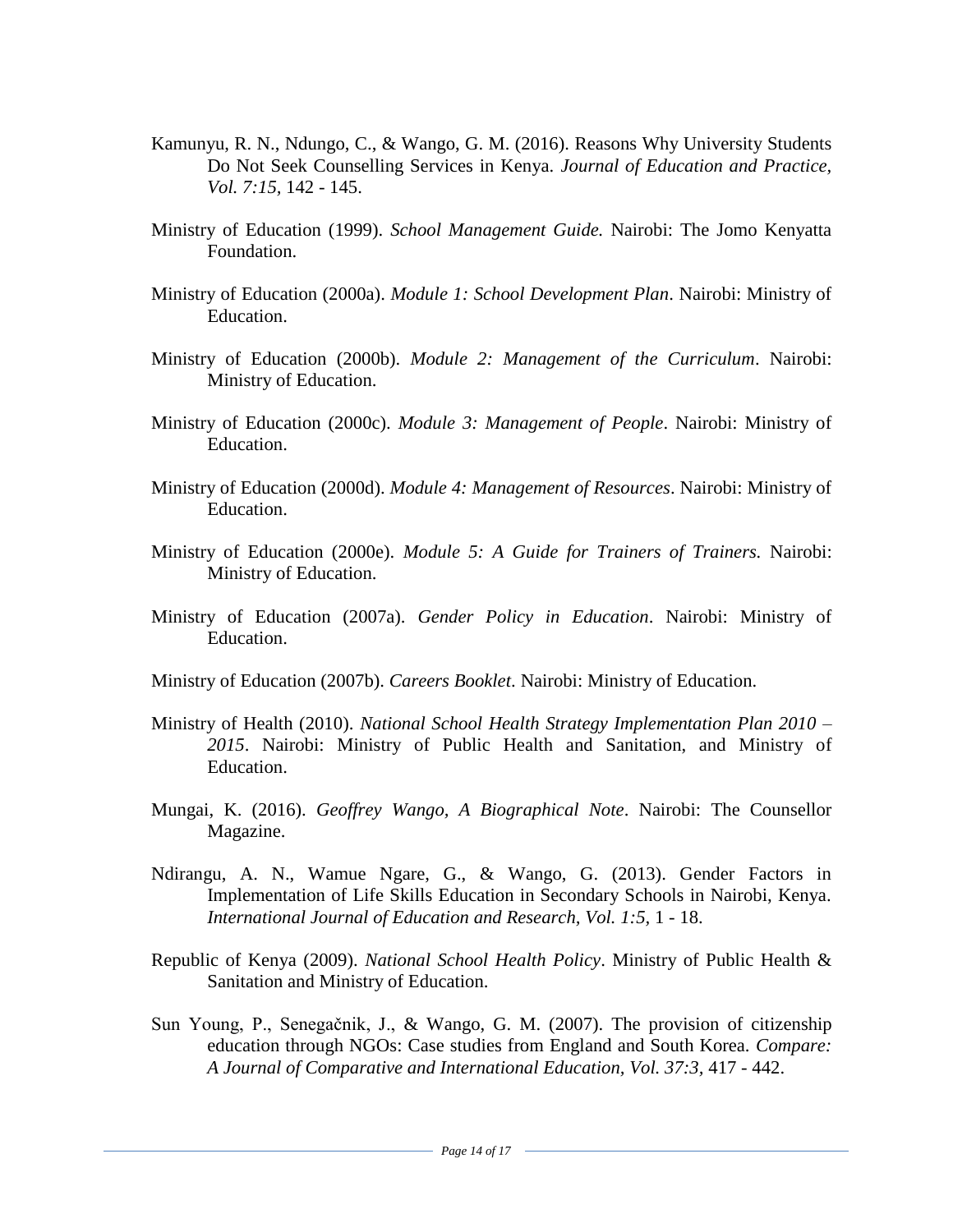- Wangai, K. (2018). *Counselling Psychology in Kenya: A Contemporary Review of the Developing World.* Nairobi: The Counsellor Magazine.
- Wangari, G., Kimani, E., & Wango, G. (2017). Challenges faced by women football players who participate in football leagues. *Journal of Developing Country Studies, Vol. 2:1,* 13 - 35.
- Wangari, G., Kimani, E., & Wango, G. (2017). Factors influencing the participation of women in the local football leagues. *International Journal of Gender Studies, Vol.1:4,* 56 - 75.
- Wango, G. M. (1998a). *Language and Gender: A Case Study in Social Semiotics of the Lexicon of the Gikuyu Language*. M.A. Thesis, Nairobi: Kenyatta University.
- Wango, G. M. (1998b). *The Social Semiotics of Language and Gender in Gikuyu Language.* Nairobi: Postgraduate Studies Seminar, Kenyatta University.
- Wango, G. M. (1999). *The Interlocking Relations between Education, Language and Gender. Workshop on the Development of Gender Responsive Teacher's Guide in Primary English and Mathematics*, Kenya Commercial Bank, Karen. Nairobi: Unpublished Paper.
- Wango, G. M. (2000). *Language, Education and Gender*. Nairobi: Unpublished Paper.
- Wango, G. M. (2001a). *The Vulnerability of Girls and Women to HIV / AIDS in Kenya*. Nairobi: Unpublished Paper.
- Wango, G. M. (2001b). *Gender in Educational Institutions in Kenya*. Nairobi: Unpublished Paper.
- Wango, G. M. (2003). *Curbing Violence in Schools: School and Teacher Preparedness*. Nairobi: Kenya Institute of Professional Counselling (KIPC).
- Wango, G. M. (2006a). '*The Role and Function of the Secondary School Guidance and Counselling Programme.'* Nairobi: Kenya Secondary Schools Heads Association Annual Conference 2006.
- Wango, G. M. (2006b). *Policy and Practice in Guidance and Counselling in Secondary Schools in Kenya*. Birmingham: Ph.D Thesis, Birmingham: University of Birmingham.
- Wango, G. M. (2006c). *The Legal Framework for Kenya's Educational System*. Nairobi: Kenya Education Staff Institute (KESI).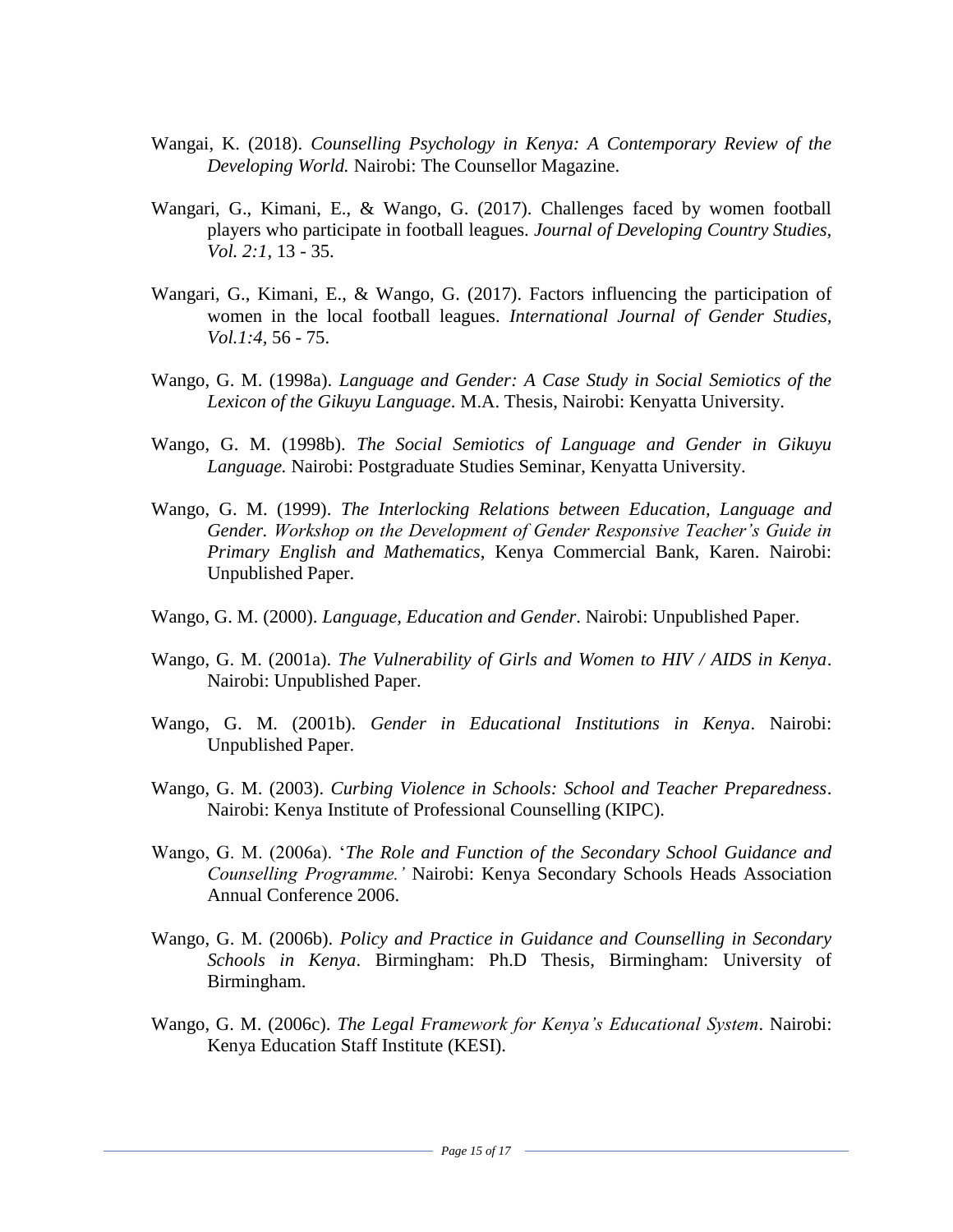- Wango, G. M. (2006d). *The Proposed New Education Act*. Nairobi: Paper Presented to the Task Force on the Review and Harmonization of the Legal Framework on Education, Training and Research in Kenya, November 2016.
- Wango, G. M. (2007). *Caring for the Emotional needs of Members of the School Community.* The Kenya Secondary Schools Heads Association (KSSHA) Annual Conference, June 2007.
- Wango, G. M. (2008). *Psychology of Communication: Gender Perspectives in Teaching, Learning and Instructional Materials*. Nairobi: Ministry of Education.
- Wango, G. M. (2009). *School Administration and Management. Quality Assurance and Standards in Schools*. Nairobi: The Jomo Kenyatta Foundation.
- Wango, G. M. (2010). *Pastoral Counselling and Care: The Role of the Clergy in Helping Services*. Limuru: St. Paul's University.
- Wango, G. M. (2011a). *Counselling Psychology Legal Regulatory Framework in Kenya*. Nairobi: University of Nairobi.
- Wango, G. M. (2011b). Provision of Sanitary Towels to Needy Girls in Public Primary Schools in Kenya. *Journal of Education Management, Vol. 1:1,* 159 - 169.
- Wango, G. M. (2011c). *Kenya New Constitution and Education: Education in Kenya Under the New Constitution*. Nairobi: Paper Presented to the Task Force on the Realignment of the Education System to the New Constitution.
- Wango, G. M. (2011d). *Incorporating Psychosocial Support Services and Pastoral Care in Modern Christian Living*. Limuru: St. Paul's University.
- Wango, G. M. (2012). *Labelling: Meanings for Counselling Psychology Practice in Contemporary Traditional Societies*. Nairobi: University of Nairobi.
- Wango, G. M. (2013a). *A Synchronic Hermeneutic Phenomenological approach to Counselling Psychology in Contemporary Traditional Societies*. Nairobi: University of Nairobi.
- Wango, G. M. (2013b). *Fundamentals of Counselling: Counselling Outcome, Issues, Trends and Professional Ethics*. Nairobi: University of Nairobi.
- Wango, G. M. (2014a). *The Development of Guidance and Counselling in Schools and Educational Institutions in Kenya*. Nairobi: University of Nairobi.
- Wango, G. M. (2014b). *Background and Historical Development of Guidance and Counselling Psychological Services in Kenya*. Nairobi: University of Nairobi.